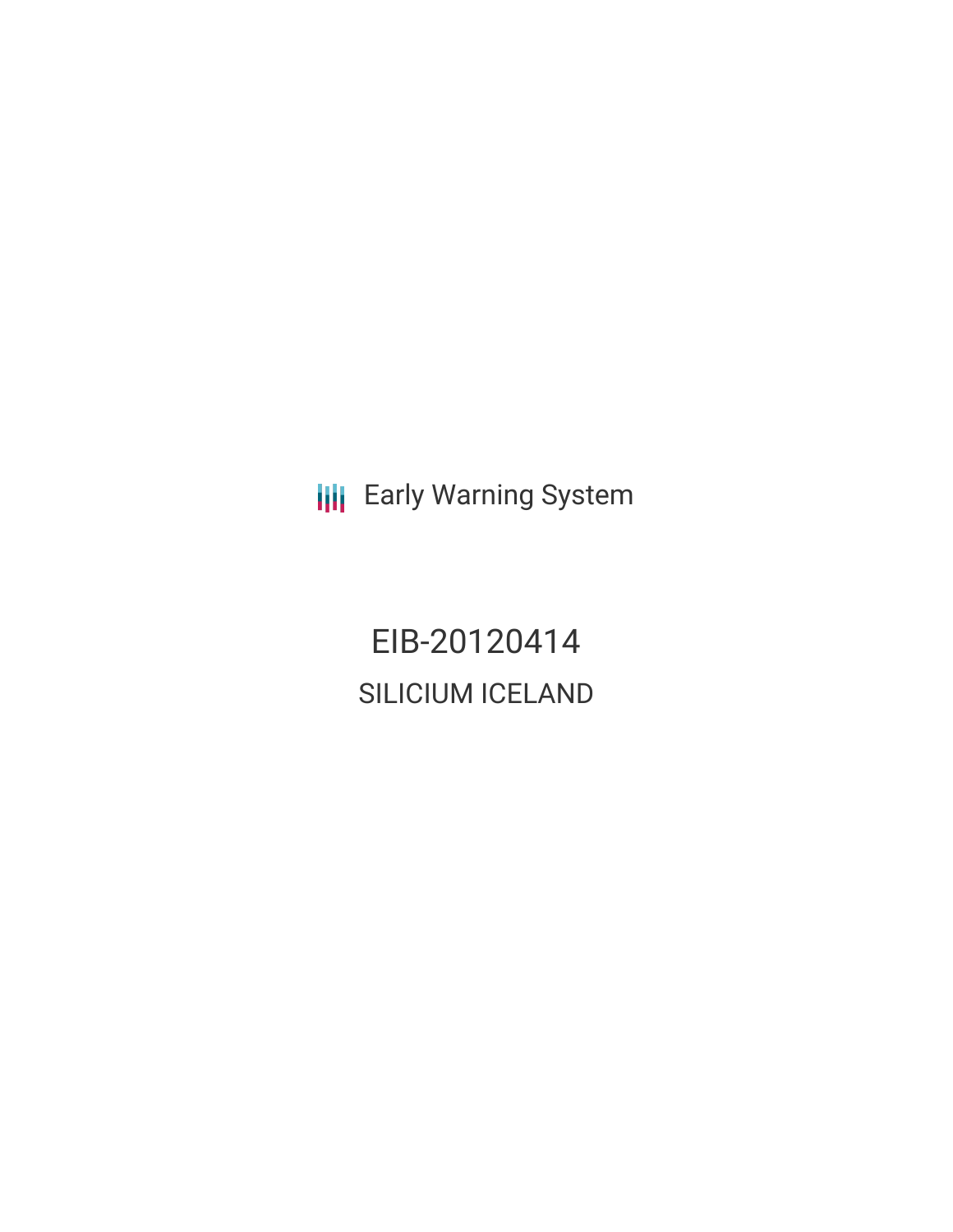# **Quick Facts**

| <b>Countries</b>               | Iceland                        |
|--------------------------------|--------------------------------|
| <b>Specific Location</b>       | Husavik, Iceland               |
| <b>Financial Institutions</b>  | European Investment Bank (EIB) |
| <b>Status</b>                  | Approved                       |
| <b>Bank Risk Rating</b>        | U                              |
| <b>Voting Date</b>             | 2016-12-22                     |
| <b>Borrower</b>                | PCC SE                         |
| <b>Sectors</b>                 | Industry and Trade             |
| <b>Investment Amount (USD)</b> | \$149.00 million               |
| <b>Project Cost (USD)</b>      | \$316.00 million               |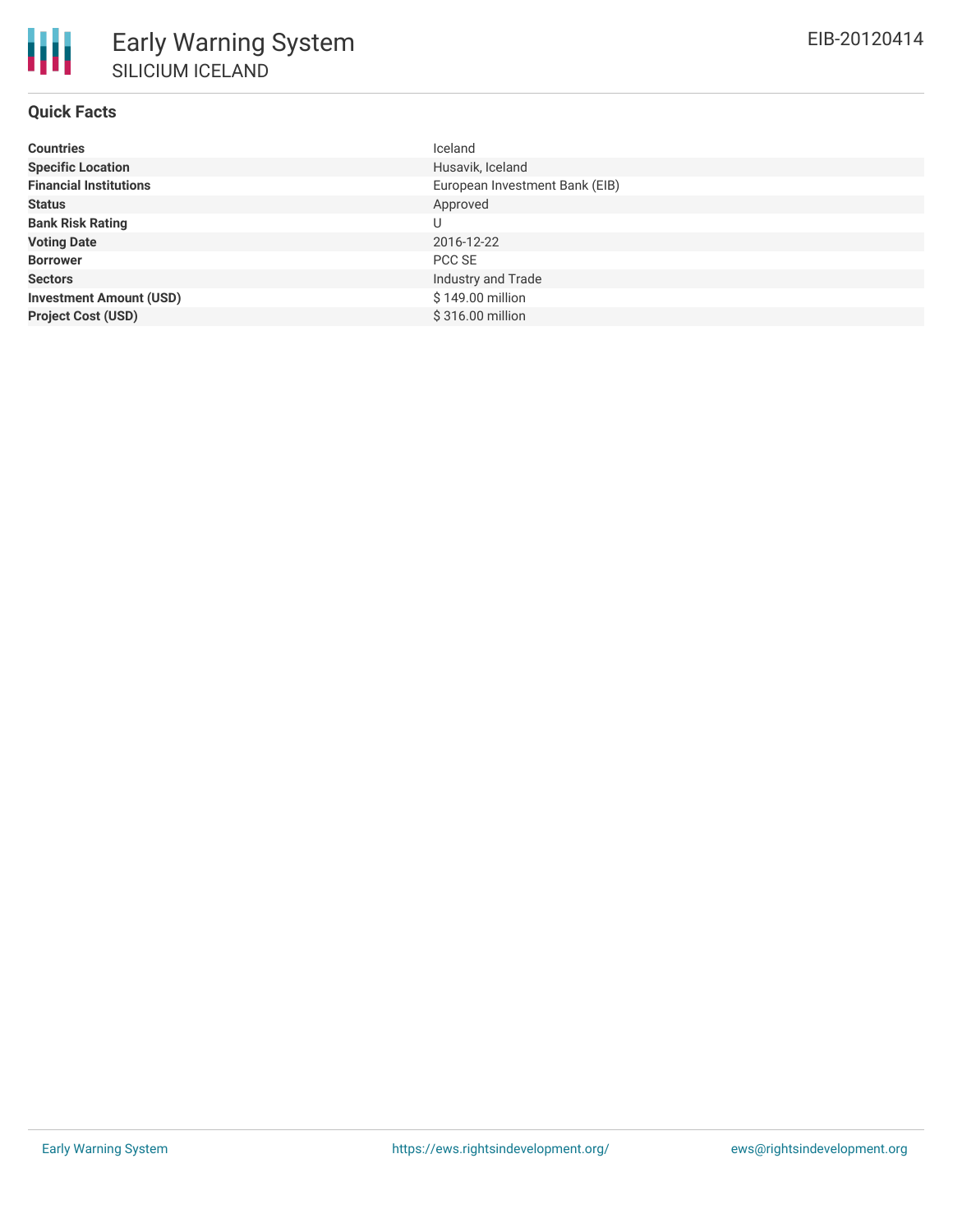

## **Project Description**

According to bank documents, this project consists of the creation and operation of a silicon metal plant with a capacity of 32,000 tonnes. The plant will be located in Husavik, 480 km north-east of Reykjavik, Iceland. The required energy will be provided by renewable electricity plants.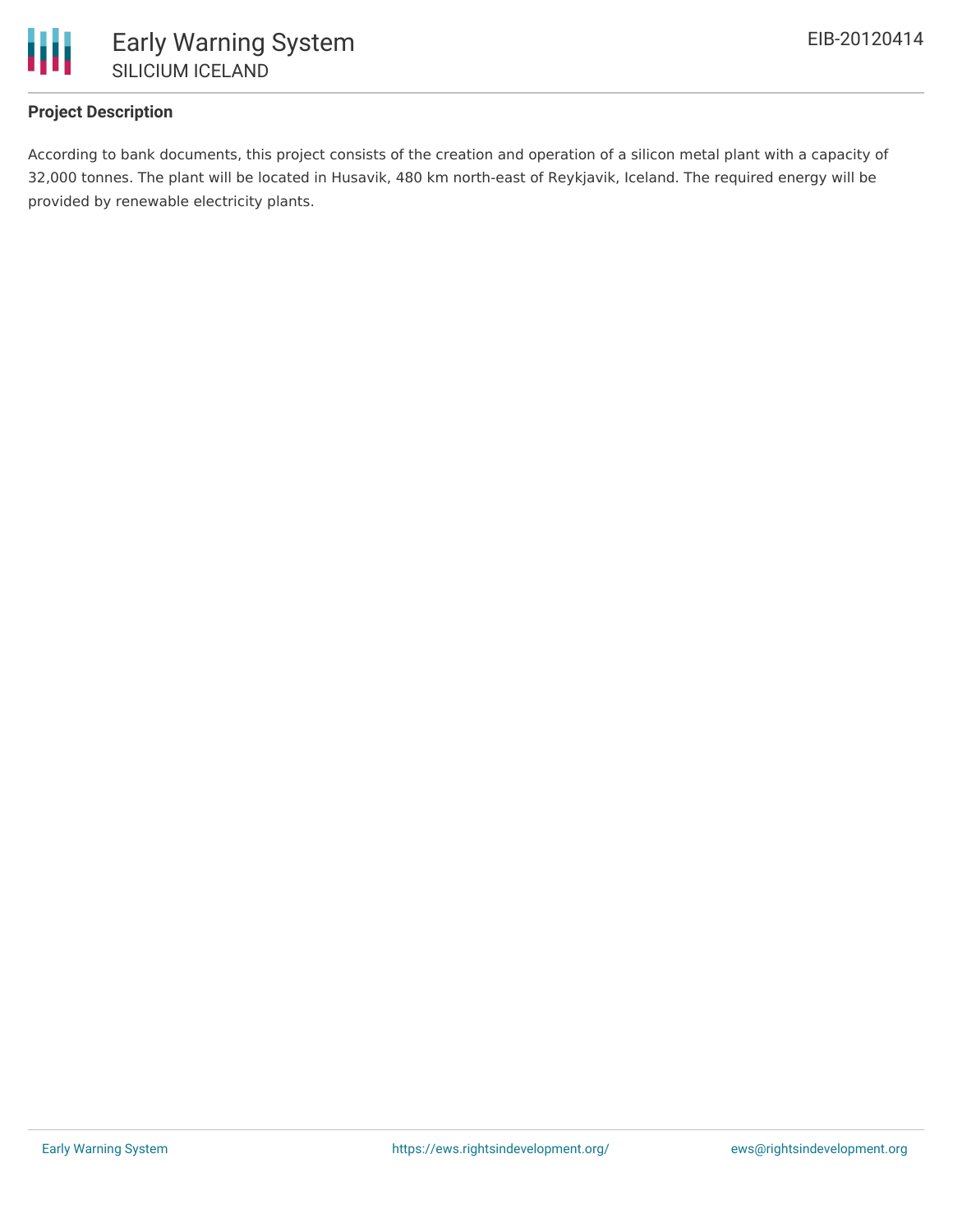### **Investment Description**

European Investment Bank (EIB)